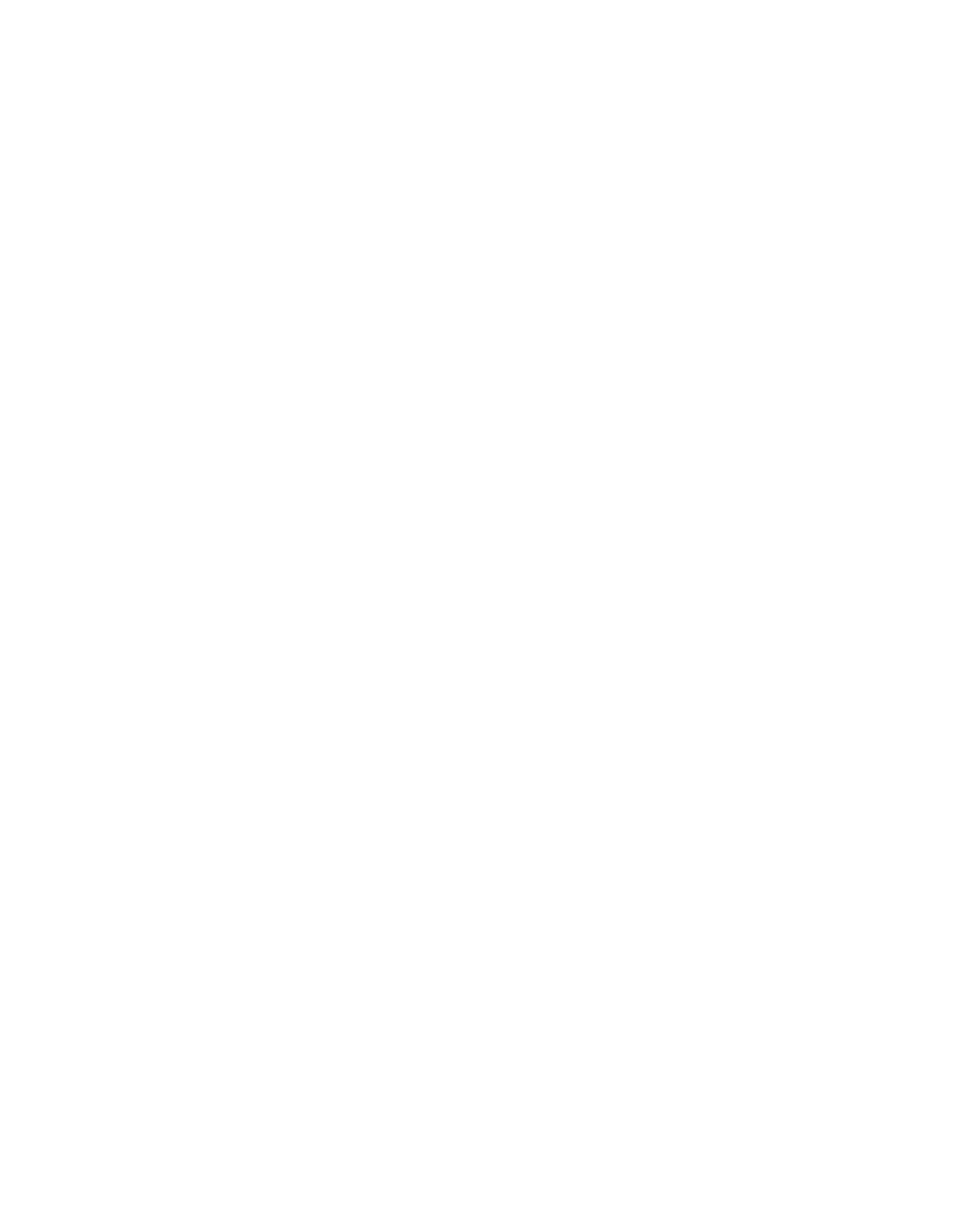*We deplore the Russian Federation's aggression against Ukraine and demand that the Russian Federation immediately cease the use of force and withdraw its military forces from Ukraine. Russia's invasion of Ukraine has a massive humanitarian impact and detrimental repercussions for global economy. We express our sympathies for the loss of lives as a result of this unprovoked and unjustified war and full solidarity with the people of Ukraine. We call for greater international cooperation and strengthened multilateralism to prevent fragmentation and safeguard global peace and prosperity.*

#### *Global Outlook and Risk*

The recovery of the global economy continues but is slowing down reflecting the ramifications of Russia's invasion of Ukraine and related sanctions on top of the endemic nature of COVID-19. Global inflation is projected to be higher, with higher food and fuel prices and added global supply chain pressures.

The war in Ukraine is weakening the recovery and exacerbating inflation pressures at a time when the world has not yet recovered from the pandemic. We are deeply concerned about the risk of a food crisis and social unrest in vulnerable countries.

Downside risks to the outlook dominate, though significant uncertainties surround economic projections. In addition to the risks around the war in Ukraine, a further deterioration in the geopolitical environment and the pandemic, there are risks from a sharper slowdown in China, increased social tensions, and higher interest rates that could lead to tightening global financial conditions, widespread debt distress, and a disorderly correction of currently stretched asset prices.

Near-term and medium-term risks are significantly intertwined at the current juncture. Geopolitical risks could undermine the ability of the world to address structural challenges such as climate change and sovereign debt resolution. It is worrying that a more fragmented global economy would have adverse, long-lasting implications for trade, investment, and productivity.

## *Policy Response*

Policymakers across the globe are facing much more complex policy trade-offs in a situation of slower economic growth, rising and broadening inflation pressures, and COVID-19 flareups, particularly for countries with limited policy space given fiscal responses to the COVID-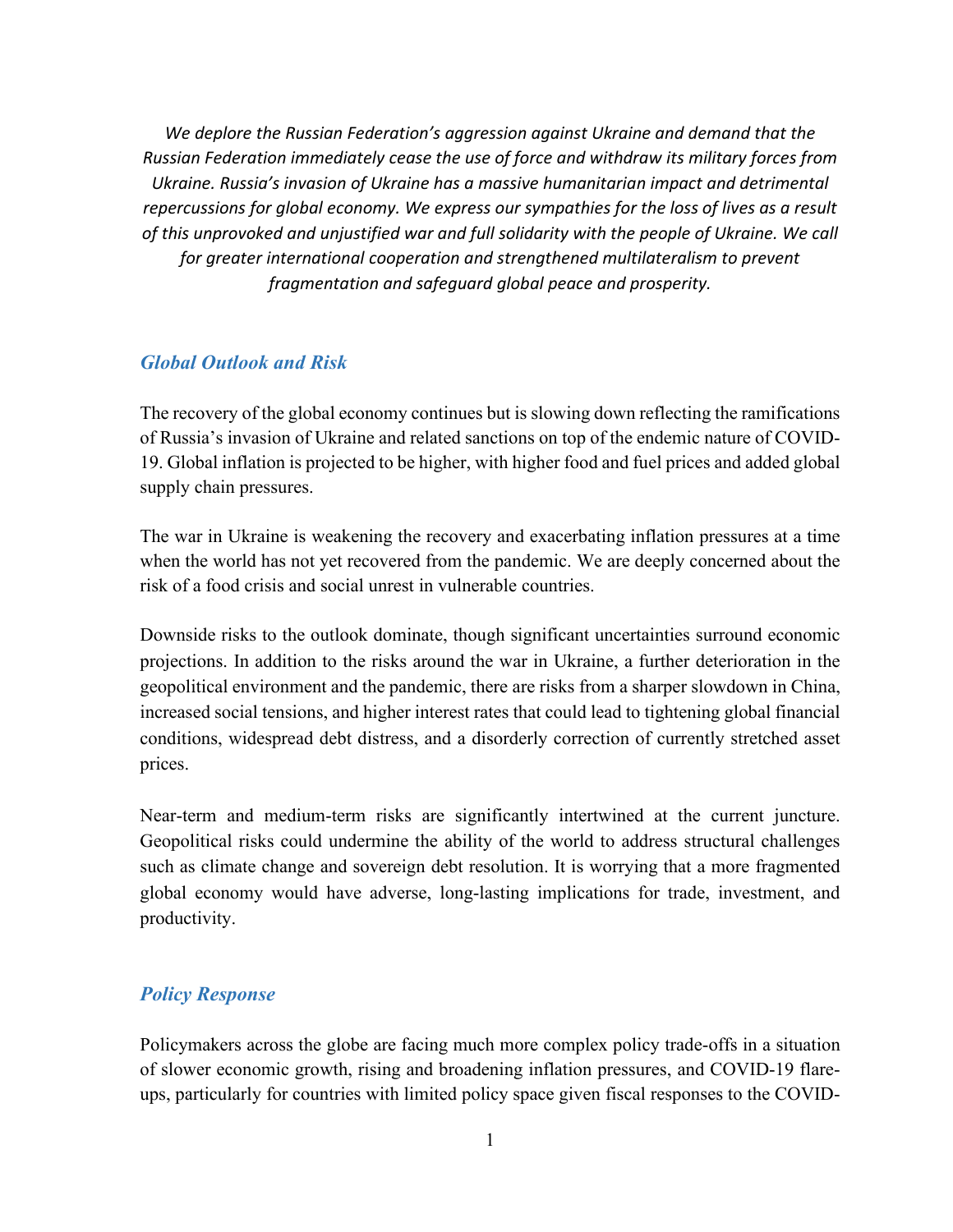19 pandemic. Having credible monetary and fiscal frameworks and implementing policies accordingly will be critical to navigate challenges down the road and improve policy tradeoffs. At the same time, policymakers should not lose sight of the imperative to address longstanding structural issues and transition towards green, digital, inclusive, and resilient economies.

Multilateral cooperation is even more important than ever at this time when the global economic and financial system and mutual trust, which have been the foundation of global prosperity, are severely threatened. We echo the call for joint efforts to boost equitable access to a comprehensive COVID-19 toolkit, including vaccines, tests, treatments, and enhanced incountry delivery, and remove relevant supply and financing constraints. Fund members should make efforts on restoring a free, resilient, and rules-based multilateral trading system to reinvigorate the recovery momentum and promote innovation.

Fiscal policy needs to correspond to the evolving country-specific circumstances and available policy space. Support should continue to prioritize health spending and protect vulnerable households in a targeted manner, where possible, within credible medium-term frameworks. The focus of fiscal policy should increasingly shift to pursue transformative policies to boost digital and green investment, raise productivity, and promote inclusive growth.

Monetary policy in many countries needs to be normalized to bring down inflation, keep inflation expectations well anchored, and safeguard against medium-term financial stability risks. The pace of monetary tightening should be data-dependent and effectively communicated. Clear forward guidance and communication from major central banks in advanced economies will be critical to minimize adverse spillovers to the rest of the world. Countries should remain vigilant to a further build-up of vulnerabilities and macroprudential policy tools should be appropriately calibrated to limit systemic financial risks.

## *Role of the IMF in Supporting Members*

We support the Fund's efforts to provide members with real-time policy advice, timely financial support, and necessary capacity development (CD) in this stressed global environment.

With many difficult choices and trade-offs ahead for members, the Fund's policy advice will continue to play a critical role. Advice must be granular and tailored to individual member's circumstances such as macroeconomic policy mix, available policy space, the structure of the economy and financial market conditions. The Fund continues to strengthen multilateral surveillance and analytical work on pressing policy issues, including on inflation and its drivers,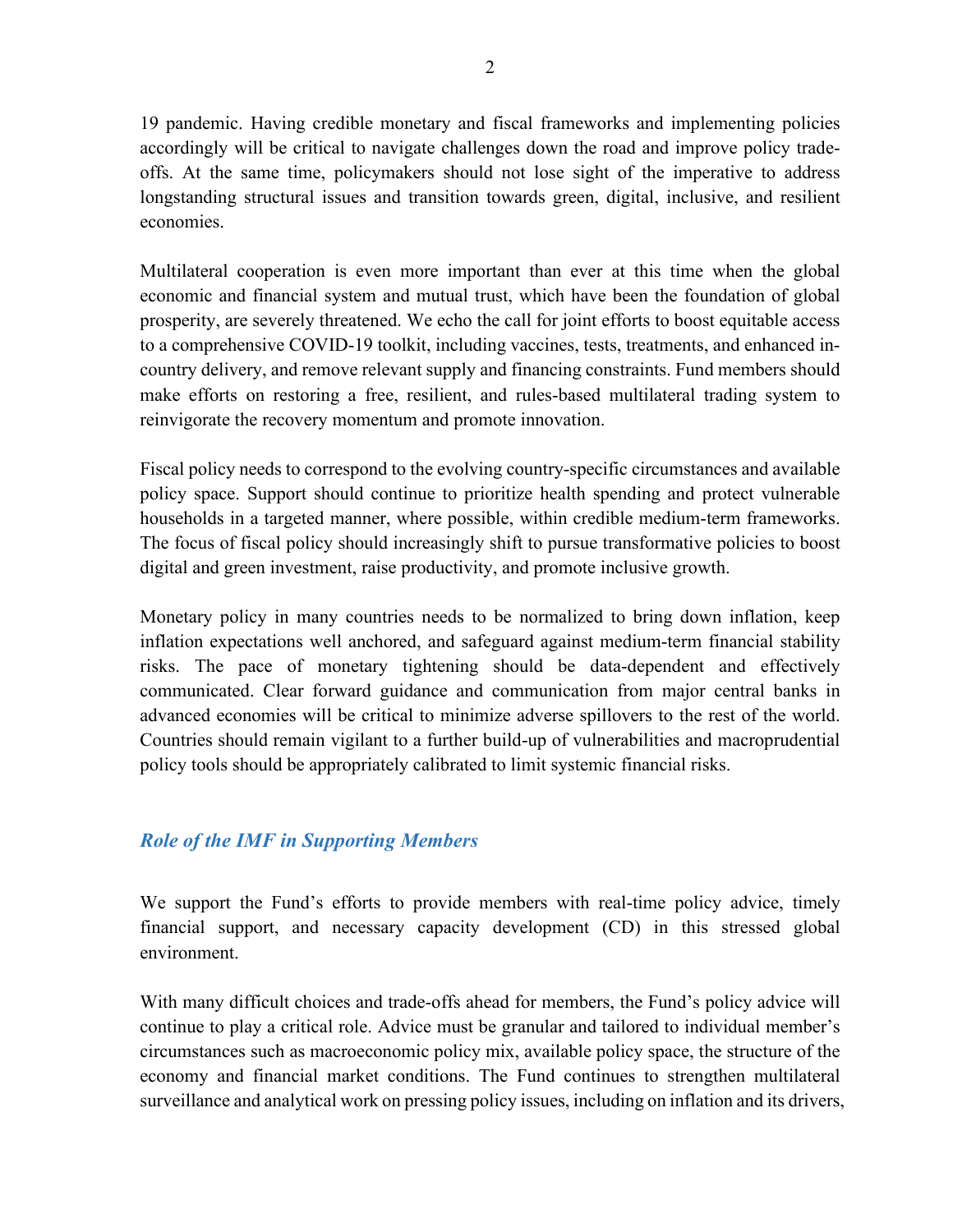international spillovers, particularly from the war in Ukraine, fiscal adjustment, and scarring from the pandemic. We welcome the recently completed review of the Fund's Institutional View on the Liberalization and Management of Capital Flows including policy changes, informed by the work on the Integrated Policy Framework and the IEO evaluation of the Fund's advice on capital flows. We encourage the Fund to strengthen collaboration with other international organizations involved in the design of policies affecting capital flows. We expect the continued refinement of surveillance activities will help the Fund engage on the macrocritical implications of emerging areas such as climate change, digitalization, and inclusive growth, within its mandate. We stress the need for the Fund to have close and effective collaboration with other international financial institutions such as the World Bank Group and leverage their expertise.

We highlight the importance of integrating surveillance, lending, and CD. This is particularly true for small and fragile states with limited absorptive capacity, including those in the Pacific, where high-quality policy advice, hand in hand with strong and effective CD support, is extremely valued. In addition, we welcome the Fund's strategy for Fragile and Conflictaffected States (FCS), including Country Engagement Strategies as fundamental to anchor Fund engagement.

We welcome the Fund's work on advancing the debt agenda as we anticipate a significant increase in debt vulnerabilities. The Fund should be actively monitoring fiscal and debt sustainability risks, and members should be assisted as the timely and orderly resolution of debt will be important for some countries. In this regard, we are concerned that implementation of the G20 Common Framework has been slow, and call on the international community to strengthen its implementation for efficient debt restructuring. We encourage efforts to progress the cases of those countries that have requested a debt treatment under the Common Framework.

The Fund should continue to provide financial support through its facilities to members experiencing balance of payments needs, including countries severely affected by the current circumstances such as energy price increases and food insecurity. The Fund must step up support to low-income countries (LICs) and small developing states, including those in the Pacific. High quality grants and concessional financing are critical for these members that have limited or no access to markets. Given the changing shape and size of the lending portfolio, the Fund's operations should be bolstered by enhanced enterprise risk management.

We welcome the establishment of the Resilience and Sustainability Trust (RST) to provide affordable financing in support of policy responses to long-term macro-critical challenges by leveraging a voluntary rechanneling of special drawing rights from members with strong external positions to the vulnerable members, including small developing states. We call for early pledges from potential contributors to enable the RST's full operationalization later this